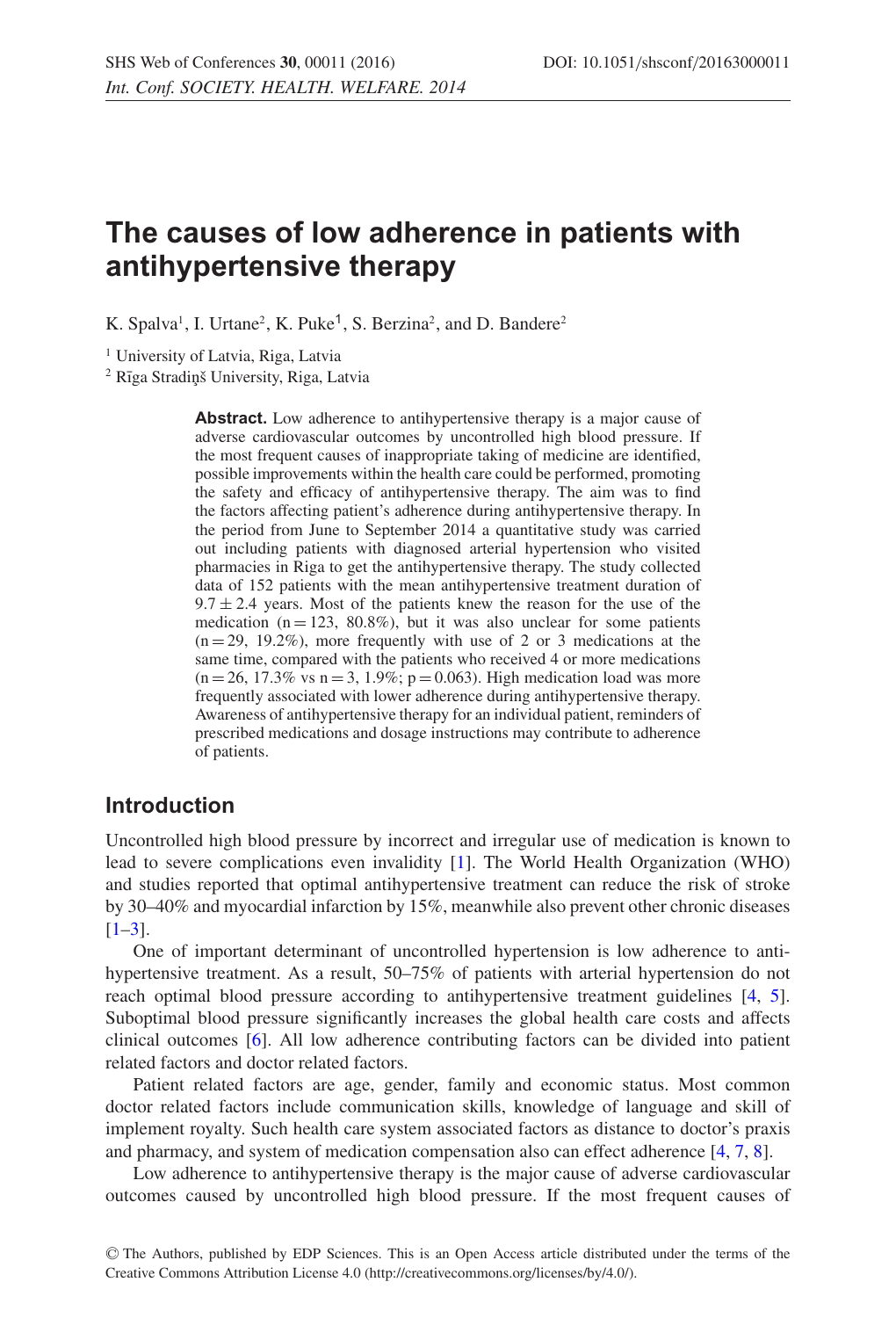<span id="page-1-1"></span><span id="page-1-0"></span>

**Table 1.** Understanding the use of medications according to its total count.

Figure 1. Sources of information on therapy of medications.

inappropriate use of medicine are identified, possible improvements within the health care plan could be performed, promoting the safety and efficacy of antihypertensive therapy from time of treatment beginning and also in the long term  $[3, 9]$  $[3, 9]$  $[3, 9]$ . The aim of the study was to find the factors affecting patient adherence during antihypertensive therapy.

### **Materials and methods**

In the period from June to September of 2014 quantitative study was carried out including patients with diagnosed arterial hypertension who visited pharmacies in Riga to get the antihypertensive therapy. Participation in the study was voluntary, filling the questionnaire. Basic characteristics of each patient were recorded – gender, age, education – as well as information on medications (names and total count), regime of use of the prescribed therapy, sources of information on medications and possible adverse reactions were collected.

## **Results**

The study collected data of  $152$  patients (median age  $61.4 \pm 10.7$  years) with the mean antihypertensive treatment duration of  $9.7 \pm 2.4$  years. Most of the patients knew the reason for the use of the medication ( $n = 123, 80.8\%$ ), but it was also unclear for some patients  $(n = 29, 19.2\%)$ , more frequently with the use of 2 or 3 medications at the same time, compared with patients who received 4 or more medications ( $n = 26, 17.3\%$ ;  $p = 0.063$ ; Table [1\)](#page-1-0).

Most often information on the use of medications patients, especially women, received from pharmacists ( $n = 110$ ; 72.2%). Other sources of information on therapy are shown in Fig. [1.](#page-1-1) Men often took into account the views of friends and relatives about the use of medications.

The instructions of medications are always read only by 26 (17.3%) patients, more rarely they read them regularly ( $n = 97, 63.5\%$ ) or not at all ( $n = 29, 19.2\%$ ), due to the complex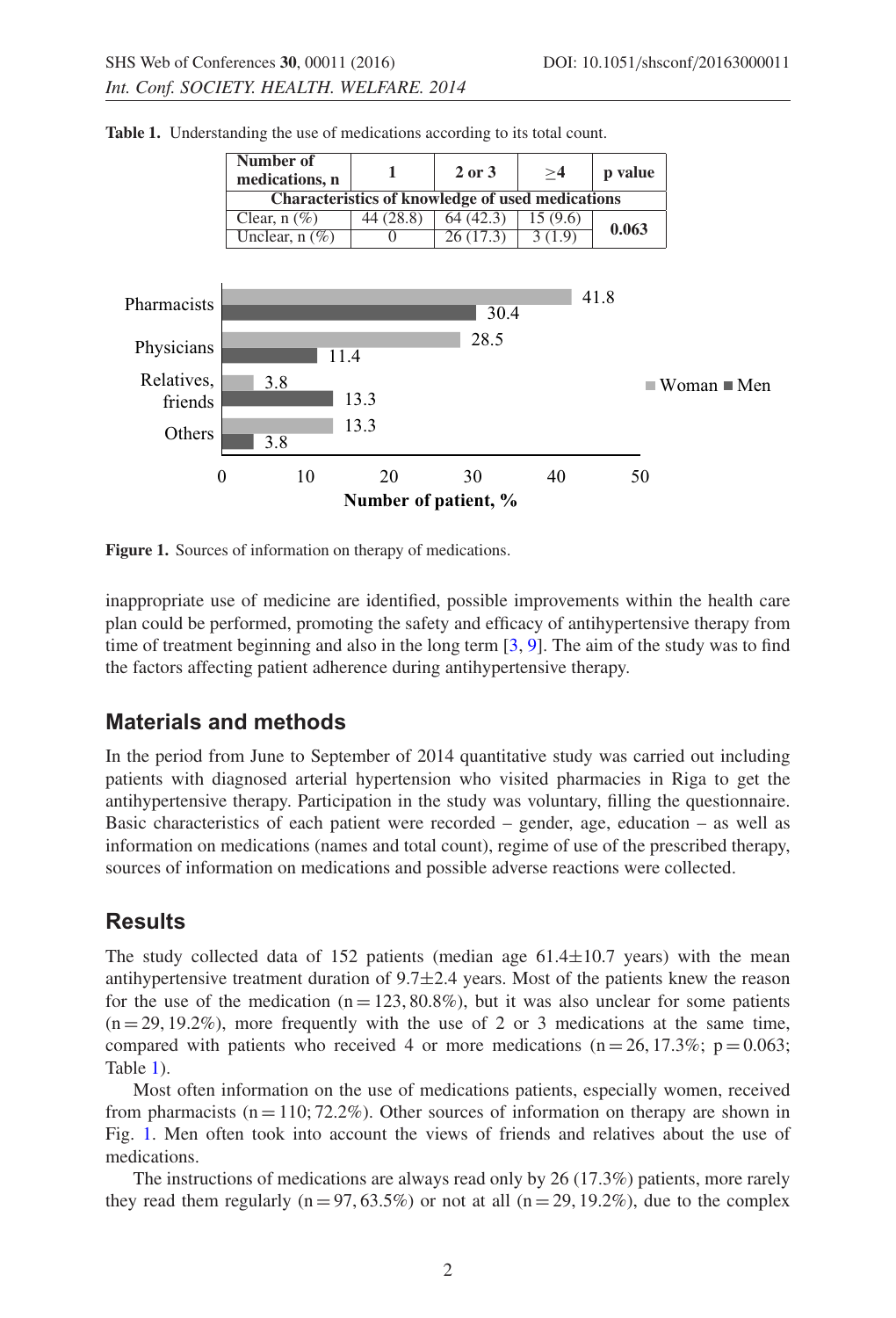

**Figure 2.** Characteristics of the use of medications depending on the gender of patients.

content of them  $(n = 50; 32.6\%)$ . About one-third of patients  $(n = 44, 28.8\%)$  answered that they were not informed about the adverse reactions of medications.

Most of the patients knew name and dosage of the prescribed medications accurately  $(n = 97, 63.5\%)$ . One-third of the studied patients named incorrectly their antihypertensive therapy  $(n= 44, 28.8\%)$ , more frequently those who received 2 or 3 medications at the same time, compared with patients whose therapy consisted of less or more medications  $(n=3, 1.9\%$ ,  $n=15, 9.6\%$ ;  $p=0.003$ ). Difference between gender and habits of use of the prescribed therapy are displayed in Fig. [1.](#page-1-1) Women more often than men followed the medication treatment plan prescribed by the doctor.

More than one-fifth of the patients ( $n = 35, 23.1\%$ ) made changes in regime and doses of therapy themselves by choosing smaller (n = 21; 13.5%) or greater (n = 3; 1.9%) dose than recommended.

#### **Discussion**

Our data suggested that unclear use of medication promoted low adherence during antihypertensive treatment. In addition, other recent studies have showed that lack of knowledge of the development of the disease and serious consequences, as well as influence of medication, are significant factors, which considerably reduced patient's awareness of necessity to control the disease [\[4\]](#page-3-2). Especially in long term studies it was highlighted, which of the results confirmed lower adherence to long term treatment despite possible progression of the disease [\[4](#page-3-2), [8](#page-4-2)]. Our research included also patients who used antihypertensive medications for long time, which explained our findings that both genders equally often made changes in regime and dose of therapy themselves, respectively used smaller or greater dose than recommended, according to their feelings. Such kind of behaviour promoted problems with control of optimal blood pressure, which could bring to enhancing of number of medications to facilitate therapy efficiency.

Our data showed that at this moment the greatest part of patients already used two or more anti-hypertensive medications therefore increase in number of medications also could increase the risk, that patients could change regime and dose of therapy by themselves and stop using some of the prescribed medications. In other study this information confirmed that lower adherence was associated with more prescribed medications [\[10\]](#page-4-4), especially in users of diuretics and beta blockers, rarely in users of angiotensin – converting enzyme inhibitors (ACEI) and angiotensin II receptor blockers (ARB) [\[11](#page-4-5)], which was promoted by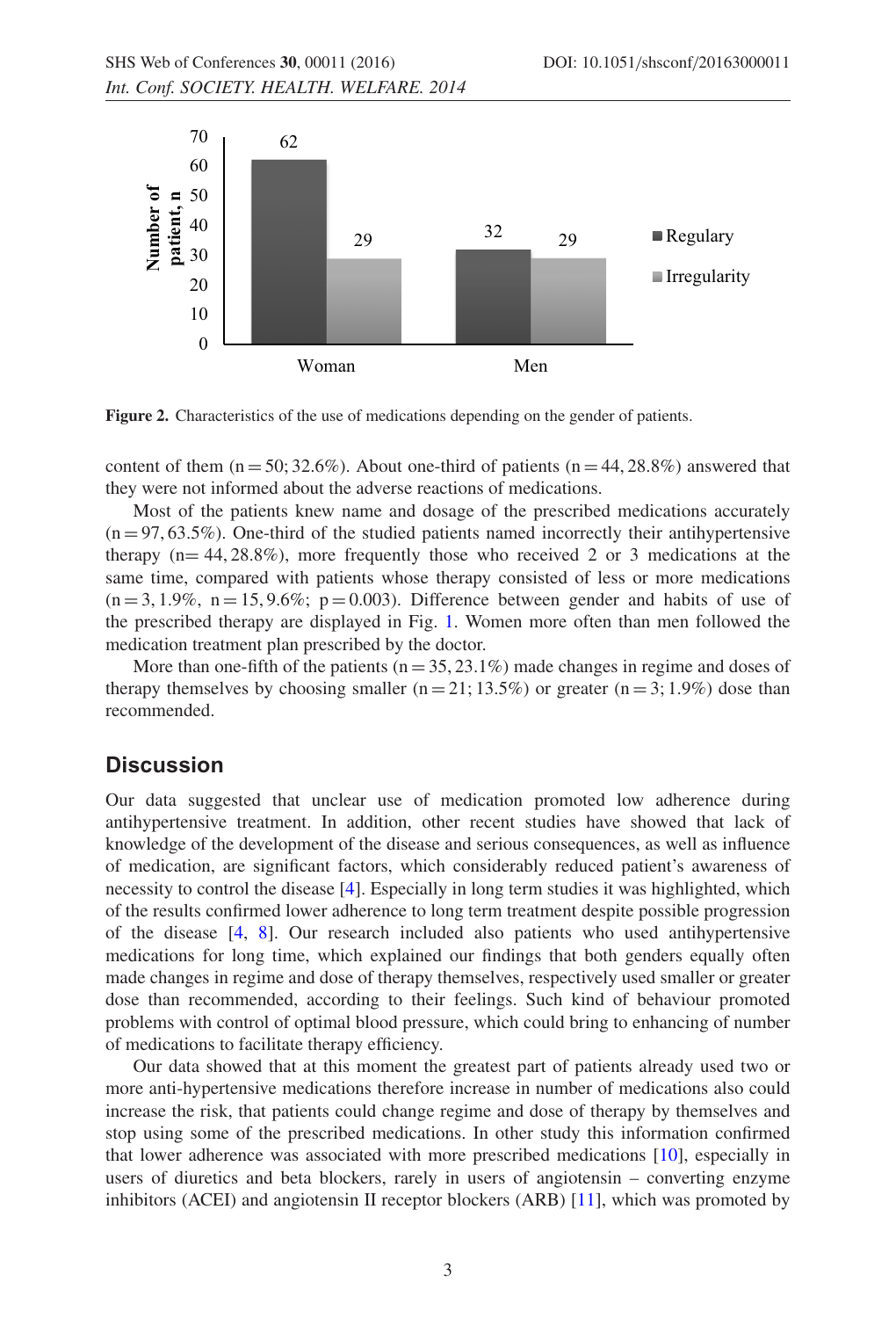good tolerance of medication and availability in pharmacy [\[12\]](#page-4-6). An important fact from other studies was that one pill combination with two or more active medications substances more improved adherence during anti-hypertensive treatment [\[9](#page-4-3), [13](#page-4-7)].

*Alsabbagh et al.* showed significant correlation of low adherence in therapy and patients' socio-economic conditions [\[7](#page-4-1)]. In our study this information was not described, although co-payment was high enough for medication purchase, which partly could provoke purchase of the prescribed medications. Regardless cheaper analogues of medications in pharmacy, patients did not always agree with change to them, being afraid of possible side effects or having doubts about medication efficiency offered by a pharmacist. Although our results reflected that most often patients received information on the use of medications from pharmacists, but in medication replacement they more trusted in doctor's suggestions. Situations when a patient got new medication with identical active substance and dosage, still could provoke extra rootless feelings and contribute to lowering of adherence [\[14](#page-4-8)]. Education of patients could be one of the most effective and costless available arrangements to prevent greater result of adherence during anti-hypertensive treatment. Other studies also show that lack of knowledge and information about medications were associated with low adherence [\[15,](#page-4-9) [16](#page-4-10)]. As solutions to improve adherence were offered the following – intelligible scheme of therapy, more information about the development of effect and possible side effects of the medication [\[17](#page-4-11)]. Similar to other studies also our data suggested that especially older men suspected lower adherence in treatment of prescribed medications [\[18](#page-4-12)]. As solution was suggested to choose medication with longer elimination of half period in this situation, which could allow patients with low adherence to reach optimal therapeutic efficiency [\[19](#page-4-13)].

Other study proved significant increase of adherence, when patients were motivated to control blood pressure every day at home [\[20\]](#page-4-14). Also pharmaceutical care system in Latvia provided possibility to control blood pressure in pharmacies which relieved monitoring of anti-hypertensive treatment efficiency. In this situation pharmacists had chance to take part in therapeutic improvement and could inform patients on necessity of medication, and explain unclear issues and give recommendations.

The main limitation of our study was small number of patients with a long term antihypertensive treatment.

### **Conclusions**

High medication load was more frequently associated with lower adherence during antihypertensive therapy caused by insufficient knowledge of the received treatment. Pharmacists as health care professionals was an important source of information on medications therapy from patient's point of view. More often men than women made therapy corrections themselves during long term treatment. Awareness of antihypertensive therapy for individual patient, reminders of prescribed medicines and dosage instructions may contribute adherence of patients.

#### <span id="page-3-0"></span>**References**

- [1] M. Lemstra, M. W. Alsabbagh, Patient Pref. Adh. **8** (2014).
- [2] World Health Organization. Adherence to long-term therapies (2003).
- <span id="page-3-1"></span>[3] K. Gordon, F. Smith, S. Dhillon, Patient Educ. Couns. **65** (2007).
- <span id="page-3-2"></span>[4] M.Chrostowska , K. Narkiewicz, Curr Vasc Pharmacol. **8** (2010).
- <span id="page-3-3"></span>[5] J. Jayasinghe , J. Cardiovasc. Nurs. **19** (2009).